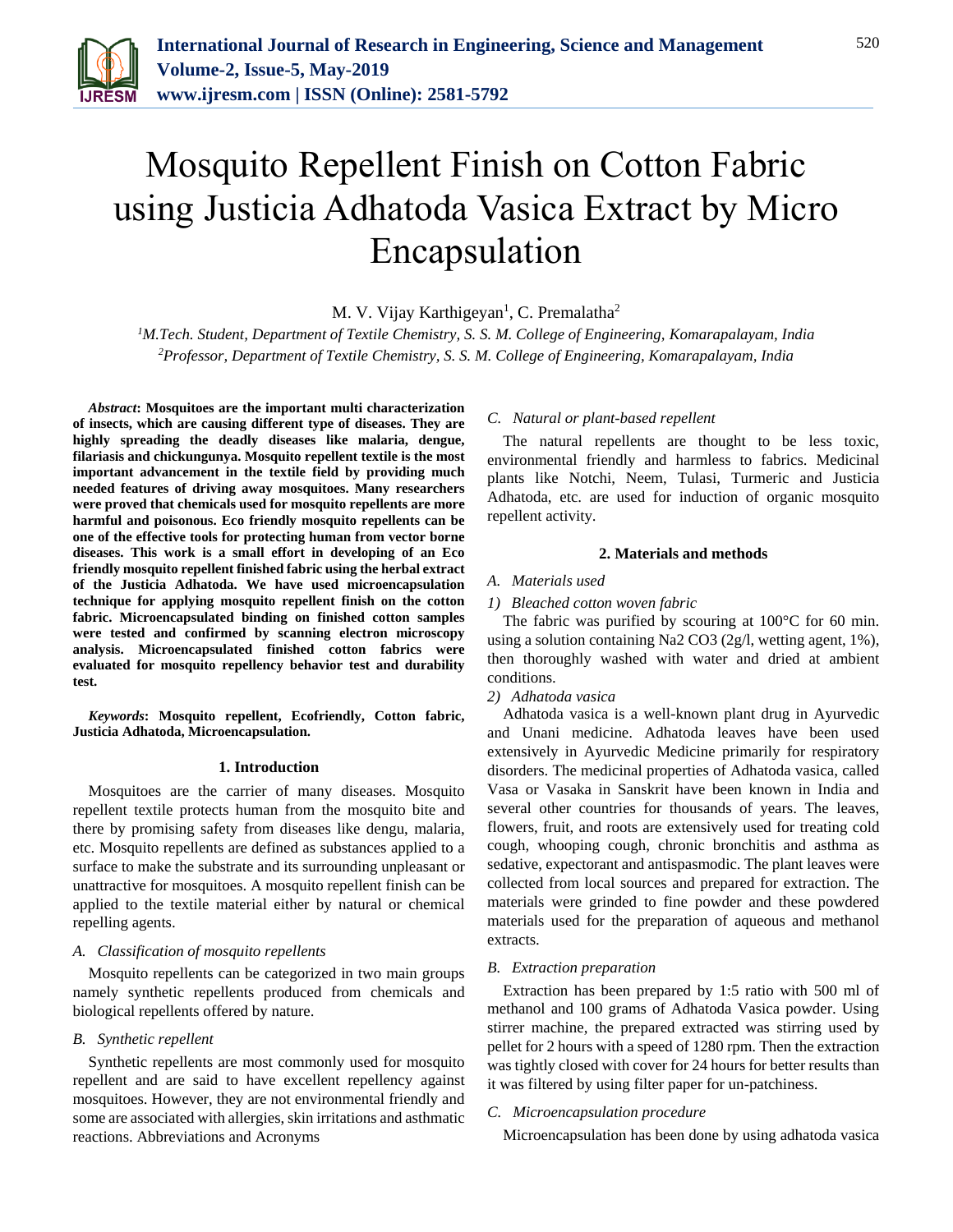

as core material and gum Acacia willd as wall material. Ten gram of wall material was allowed to swell for half an hour by mixing with 100ml of hot water. To this mixture, 50ml of hot water added, stirred for 15 min maintaining the temperature between 40°C and 50°C. Ten ml of core material was added and stirred at 300-500rpm for further 15 min followed by drop wise addition of 20% sodium alginate solution (10ml) for 5- 10 min. The stirrer speed was reduced and then 5ml of 17% formaldehyde was added. The stirrer was stopped and the mixture was freeze dried. The cotton Bleached woven fabric was immersed in the microcapsule solution using padding mangle, squeezed and then dried at 80-85°C in an oven.

# **3. Result and discussion**

# *A. Antimicrobial activity evaluation methods*

Agar diffusion test is a preliminary test to detect the diffusive antimicrobial finish. Antimicrobial activity of Adhatoda Vasica against staphylococcus aureus (S.aureus), Escherichia coli (E.coli) was tested. In order to test the antimicrobial activity of Adhatoda Vasica, the bacterial isolates Agar diffusion test was done and the results are listed as follows.

| Agar used   | : AATCC Bacteriostasis agar                                                                                                                                                                                                                                                                                                      |
|-------------|----------------------------------------------------------------------------------------------------------------------------------------------------------------------------------------------------------------------------------------------------------------------------------------------------------------------------------|
| Temperature | $: 37^{\circ}$ C                                                                                                                                                                                                                                                                                                                 |
| Time        | $\therefore$ 24 – 48 hours                                                                                                                                                                                                                                                                                                       |
|             | $\Omega$ and $\Omega$ and $\Omega$ and $\Omega$ and $\Omega$ and $\Omega$ and $\Omega$ and $\Omega$ and $\Omega$ and $\Omega$ and $\Omega$ and $\Omega$ and $\Omega$ and $\Omega$ and $\Omega$ and $\Omega$ and $\Omega$ and $\Omega$ and $\Omega$ and $\Omega$ and $\Omega$ and $\Omega$ and $\Omega$ and $\Omega$ and $\Omega$ |

Control sample size : 19mm in diameter (circular swatch)

Treated samples and controlled samples were placed in lawn culture plates and allowed to incubate at 37ºC for 24 - 48 hours. After incubation period, zone of inhibition was measured using zone scale and results were tabulated.

| Antimicrobial activities of cotton fabric sample |                 |                 |                                    |         |  |  |  |  |
|--------------------------------------------------|-----------------|-----------------|------------------------------------|---------|--|--|--|--|
| S.                                               | <b>Material</b> | Finish          | <b>Zone of Bacteriostasis (mm)</b> |         |  |  |  |  |
| No.                                              |                 |                 | S. aureus                          | E. coli |  |  |  |  |
|                                                  | Cotton          | Untreated       |                                    |         |  |  |  |  |
|                                                  |                 | Treated with    | 27                                 | 24      |  |  |  |  |
|                                                  |                 | Adhatoda Vasica |                                    |         |  |  |  |  |

Table 1

In this test, the cotton untreated fabric's zone of inhibition is zero and Adhatoda Vasica treated cotton fabric's zone of inhibition S.aureus is greater than E.coli.

## *B. Scanning electron microscope (SEM) analysis*

The scanning electron microscope (SEM) is a type of electron microscope that images the sample surface by scanning it with a high-energy beam of electrons in a raster scan pattern. The presence, binding and availability of treated on the fabric were analyzed using scanning electron microscopy. The SEM photographs are shown in Fig. 1.

# *C. Evaluation of microcapsules treated fabrics*

SEM has been used to analyze the shape, size and distribution of microcapsules on the treated fabrics. The SEM photographs shown in figure a & b indicates that the microcapsules produced are of small spherical shape and uniform size distribution. As a result it is clear that the capsules are firmly binded on the

surface of the cotton fabrics.



(a) Untreated



Fig. 2. SEM Report of cotton Fabric (a) Untreated, (b) Treated with Adhatoda Vasica

## *D. Cage test*

The mosquitoes used in this experiment were caught using a net while biting humans between 7 pm and 10 pm. Mosquitoes were starved for 24 hours and 20 mosquitoes were placed in the cage ( $45 \times 15 \times 30$  cm).

Table 2

| $\overline{\mathbf{u}}$<br>Efficacy of mosquito repellent finish $N=25$ |                        |                                            |                                    |  |  |  |
|-------------------------------------------------------------------------|------------------------|--------------------------------------------|------------------------------------|--|--|--|
| Time of<br><b>Observation</b><br>(Mins)                                 | (controlled<br>sample) | <b>Treated sample</b><br>(Adhatoda Vasica) | <b>Repellency</b><br>$\frac{0}{0}$ |  |  |  |
|                                                                         |                        |                                            |                                    |  |  |  |
|                                                                         | 19                     |                                            |                                    |  |  |  |
| 15                                                                      | 16                     |                                            | 64                                 |  |  |  |
| 20                                                                      | 22                     |                                            | 88                                 |  |  |  |
| 25                                                                      |                        |                                            |                                    |  |  |  |

A – Number of mosquitoes settled on controlled sample

- B Number of mosquitoes settled on finished sample
- N No. of mosquitoes exposed in each cage